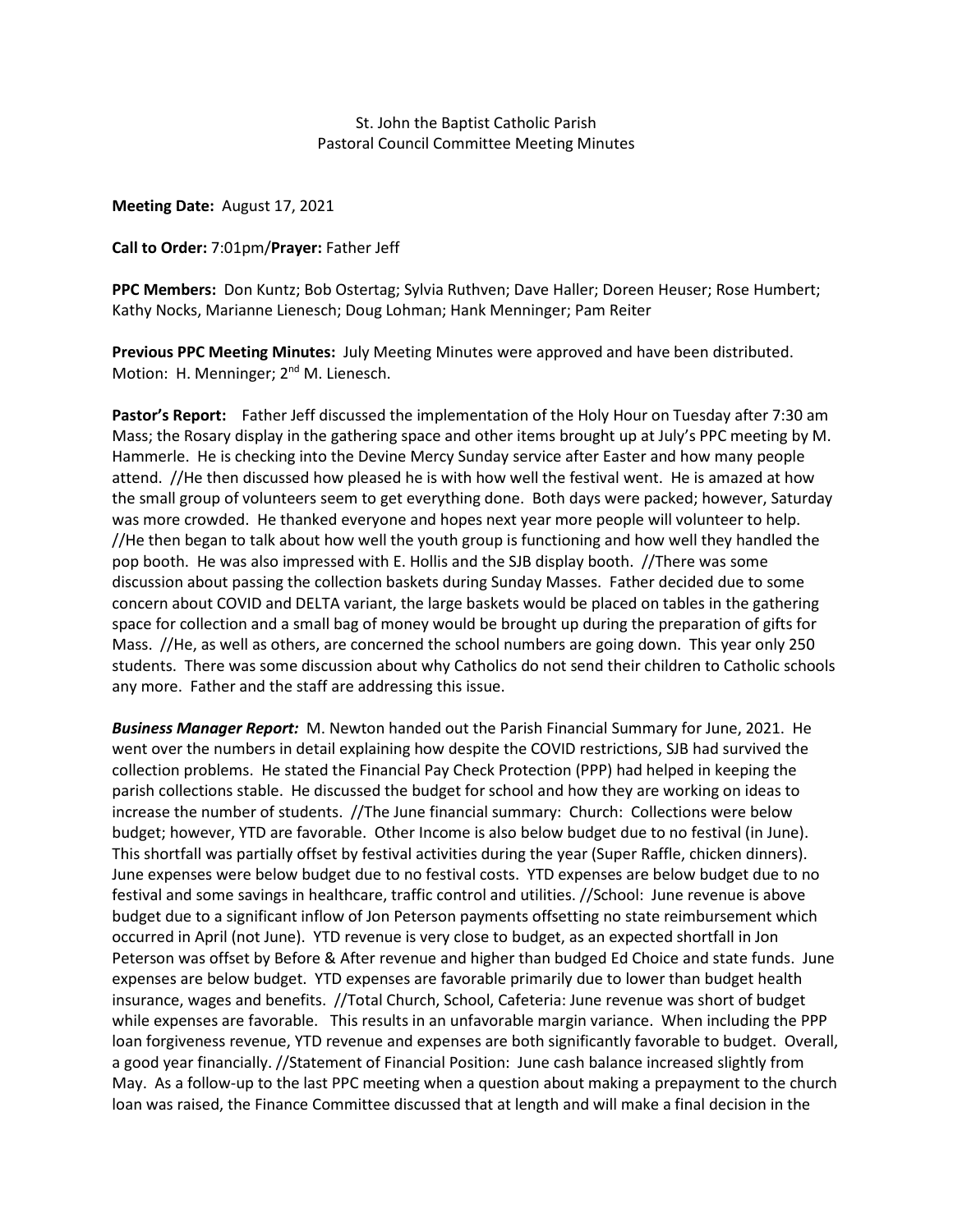## Page 2 SJB Parish Pastoral Council Meeting Minutes – 8-17-21

September meeting. //20/21 financial year closed. 2021/22 budget spread by month as we start the new financial year. //Buildings & Grounds: We have been dealing with a well issue in the old church GEO unit. Held a quarterly meeting with discussion about many items and continue normal outside work. //School: All HVAC units have been cleaned in preparation for school to begin. // Church: nothing to report. // Other: Significant prep for festival. Super and Grand Raffles, and Bid N Buy was implemented on line. //Near term Activities Underway/Planned: Finance: Tuition past dues, July reconciliation, contributions analysis, AO financial review action items. // Buildings & Grounds: Outside work and responding to daily work orders. // School: Stairlift installation, room cleaning/floor waxing, Gym/IT/Music contract, convection oven search. // Church: IT security measures. // Other: Festival preparation. // M. Newton stated the church needs someone to run the SCRIPTS Program. The former person resigned. D. Kuntz asked where the SCRIPTS money goes. M. Newton stated it is in a separate account and the money has been used for the church and some other special needs. SCRIPTS is a good source of revenue. His final comment was the two-day festival was successful. Results to come.

*Pastoral Associate:* E. Hollis has completed many activities. Plans were in place for passing of the baskets and bringing forward of the gifts. However, with the recent COVID concerns, baskets for collection will be placed in the gathering space. The gifts will still be brought forward with a smaller bag for money. The larger bag will be filled and placed in safe after Mass. //The small Faith Community leaders were gathered together and this program will begin again. //He and S. Ruthven along with M. Partin and R. Moorman are making regular Mass and Communion calls at both Shawneesprings and Harrison Trails. //He hosted a Pastoral Ministries Booth at the festival. //Had a one-on-one meeting with several young adults and adults. //He attended a Deanery Meeting with Father Jeff. //He coordinated Mass and celebration for Brother Jerry Betz's  $50<sup>th</sup>$  Jubilee. //He has also sent letters and began requests for donations for El Salvador Twinning Project. //Future Activities: He recording various social media videos. //Posting photos and research on current social media trends. // Continues to work on Church Web Site. // He is working on instructional and ministry videos

*School Principal*: Nicole Herrmann first day of school -- 8-25; first day for Preschool – 9-7and a Walk-athon will be 10-1. She also reported the 8<sup>th</sup> grade students graduated and are attend nine different high schools. They earned more than \$250,000 in scholarships. This is the most awarded in the past three years. //Ten of the 11 students who took the Algebra I state exam passed and received high school credit. //New Math curriculum for  $5<sup>th</sup>$  thru  $8<sup>th</sup>$  grade was purchased. A new Reading curriculum for K thru 5<sup>th</sup> and new Social Studies curriculum for  $2^{nd}$  thru 4<sup>th</sup> were purchased. //Fifty new Chromebooks were purchased to replace outdated devices. New iPad for kindergarten students were purchased. //Due to budget cutbacks, special teachers in Music and PE were moved to part-time positions for the 2021/22 school year. Both teachers accepted full-time positions at other Catholic schools. //Melissa Fette will be joining the teaching staff as a part-time Music teacher twice a week and PE teacher once a week. She joins the school after spending the past 19 years in the Northwest School District. //Mrs. Moehring, one of the kindergarten teachers, retired. // Lisa Mirizzi, current Technology teacher, will be adding the role of PE teacher one day a week to her schedule. //Mrs. Courtney VandeRyt is joining the staff as a Kindergarten teacher. She graduated from St. John's and has spent the last six years at St. Dominic. //This year several new Intervention Specialists are joining the staff since our decision to partner with OptimAll to provide IEP services to students. Danielle Metz, Trisha Heim, Shannon Buckner will be the new Intervention Specialists. Jan Mecklenborg will join Angie Knopp as Speech Pathologist. Jenny Dermody will be the Occupational Therapist this year. //Masks will be recommended for all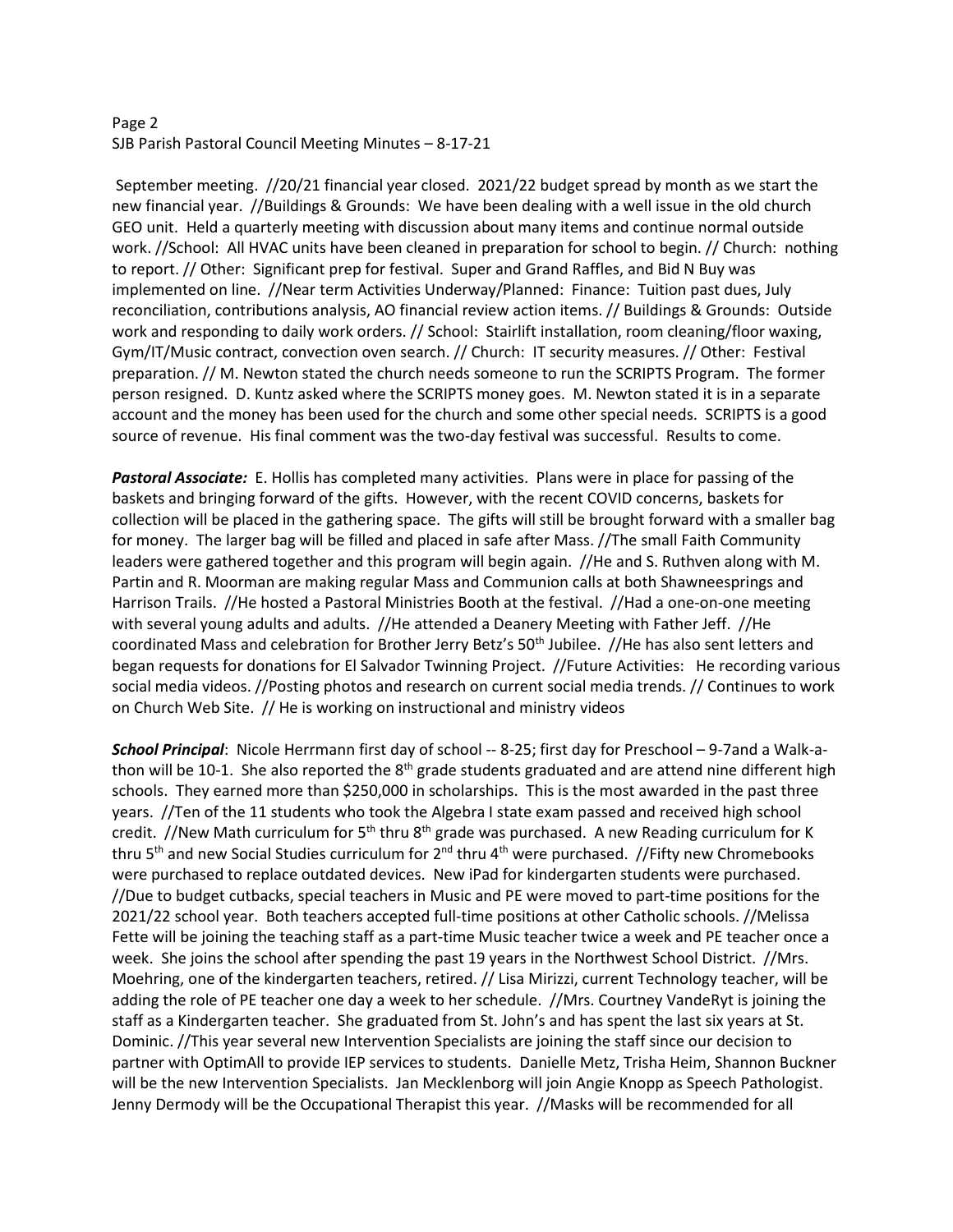# Page 3 SJB Parish Pastoral Council Meeting Minutes – 8-17-21

during the 2021/22 school year. Social distancing and sanitation will still be an important part of the school day. We will allow volunteers and field trips this year. //N. Herrmann is in the process of hiring two para-professionals to assist in classrooms. //The chair-lift has been installed in the junior high building. //She also held an Opening Staff Meeting and Meet the Teacher Night.

*Religious Education:* T. Palmer reported she completed registration of 38 children for the Water Olympics and Fun in the Sun events. //Textbooks and materials for PSR and the school have been ordered. //Theology of the Body study began for Youth Group in July. Laura and Chris Harris have joined the High School Youth Group team. Chris completed initiation into the Catholic Church this past spring. //Sacrament dates and meetings are finalized for the 2021/22 school year. //Junior High Youth Group monthly meetings schedule has been finalized. // Confirmation Service project forms have gone out to candidates. There are three categories: Witness, Action and Family. //Registration for PSR has been sent to families and families not returning to the school. Since there is a lack of volunteers, PSR will only be offered for graded  $1 - 8$ . // T. Palmer helped with the migration from Virtus to SafeParish. This new system is more efficient in finding people who are missing a background check, training or B4 forms. The system will also inactivate a person who does not complete their quarterly video after one month. The first quarterly video should be in September. //She also assisted in the IP conversion in August. //The Youth will participate in the Festival Pop Booth and also Bountiful Hearts meal as part of their Confirmation Action Service.

*Music Director:* M. Johnson reports There was some organ repair work done. //He has been preparing calendar for rehearsals and liturgies for the choir for the upcoming year. //He attended the National Pastoral Musicians Association Annual Convention. //Future activities: Masses resume at both senior care facilities. // M. Johnson organized Evening Prayer for both evenings of the Night of Renewal for Pastoral Musicians – sponsored by Archdiocesan Worship Office. He will begin providing musical accompaniment for the 6 pm Mass on Thursdays. // The Spirit of Taizé' will begin 9-11. He will prepare to observe the 20<sup>th</sup> anniversary of 9/11 on 9/10. M. Johnson is taking on the role of chair of the Archdiocesan Music Committee.

*Building and Grounds:* D. Lohman the meeting was on 7-22. They discussed fixing the plaster problems at old church. This, as well as painting will be done in December. Other items were reported in Business Manager's report.

*Parish Life:* P. Reiter reports Ladies JULIETS luncheon resumed and will be every other month. The Parish Life is hosting the Bountiful Hearts Lunch 9-25. The group will continue to support El Salvador students. The group has been invited to work at the Weber's Pumpkin Fest, helping in Lohman's Feed Store and Garden Center Booth. There will not be a Junk in the Trunk event nor the Trunk or Treat event in 2021 due to COVID.

*Reports from Social Action:* K. Nocks reports: Bountiful Hearts: July had110 meals prepared with 43 going to homebound. There is monthly coverage through November. //Not in Our Town/Feed the children: The summer program has ended. Because of new government funding to families the program ran differently this year. They will reevaluate next spring, once they find out what the government will provide to see how the program will proceed. //Church garden: They have delivered vegetables to all three Senior Citizens Centers in the area. They also have provided vegetables to the